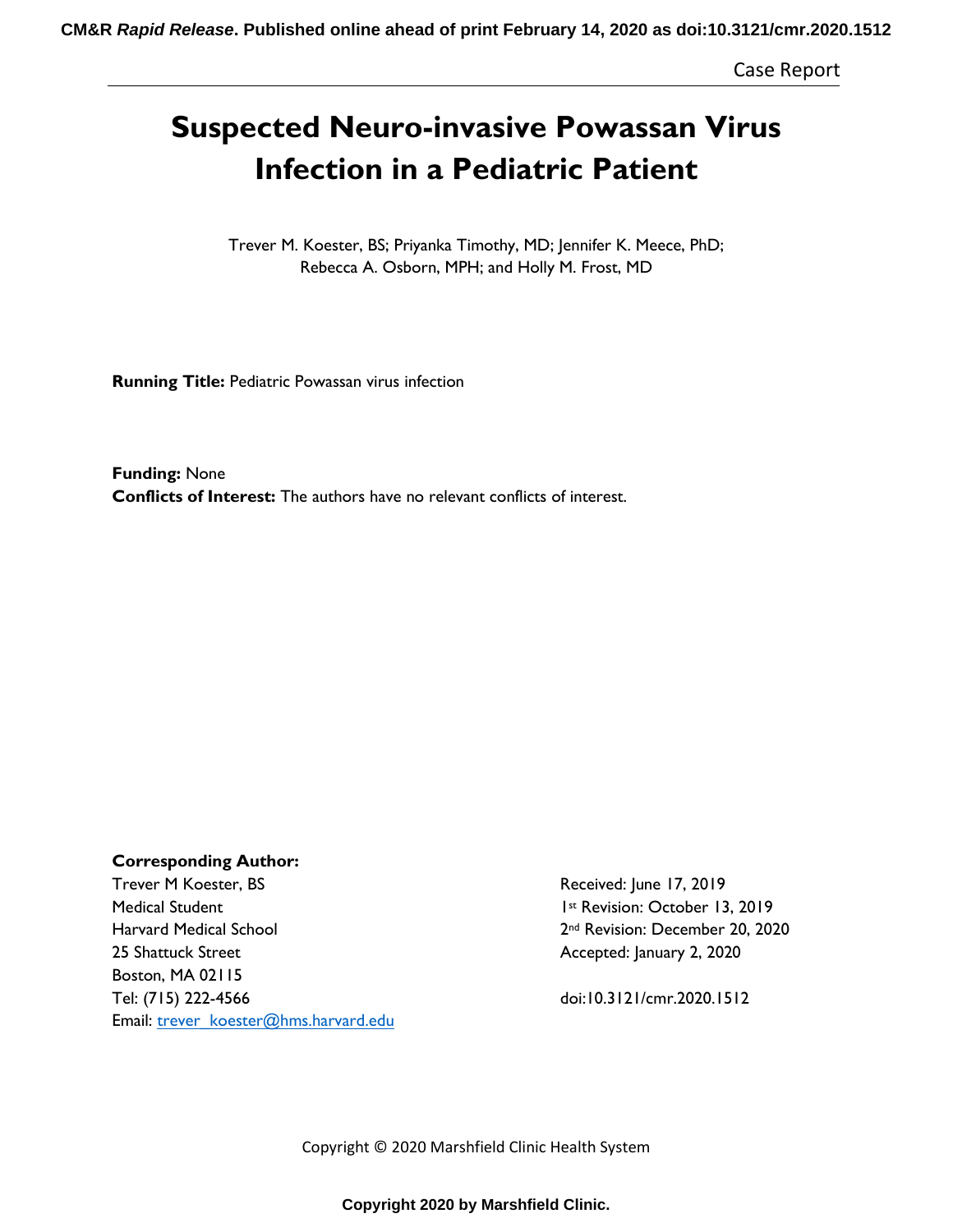## **Abstract**:

Powassan virus lineage II (POWV), also known as deer tick virus, is an emerging tickborne pathogen, transmitted by *Ixodes scapularis*, the natural vector for the organisms that causes Lyme disease, babesiosis, and anaplasmosis. POWV is the only tick-borne flavivirus in North America known to cause disease in humans. We present a suspected pediatric case of POWV infection in northern Wisconsin.

**Key Words:** Powassan virus, encephalitis, arbovirus, tick-borne disease, pediatric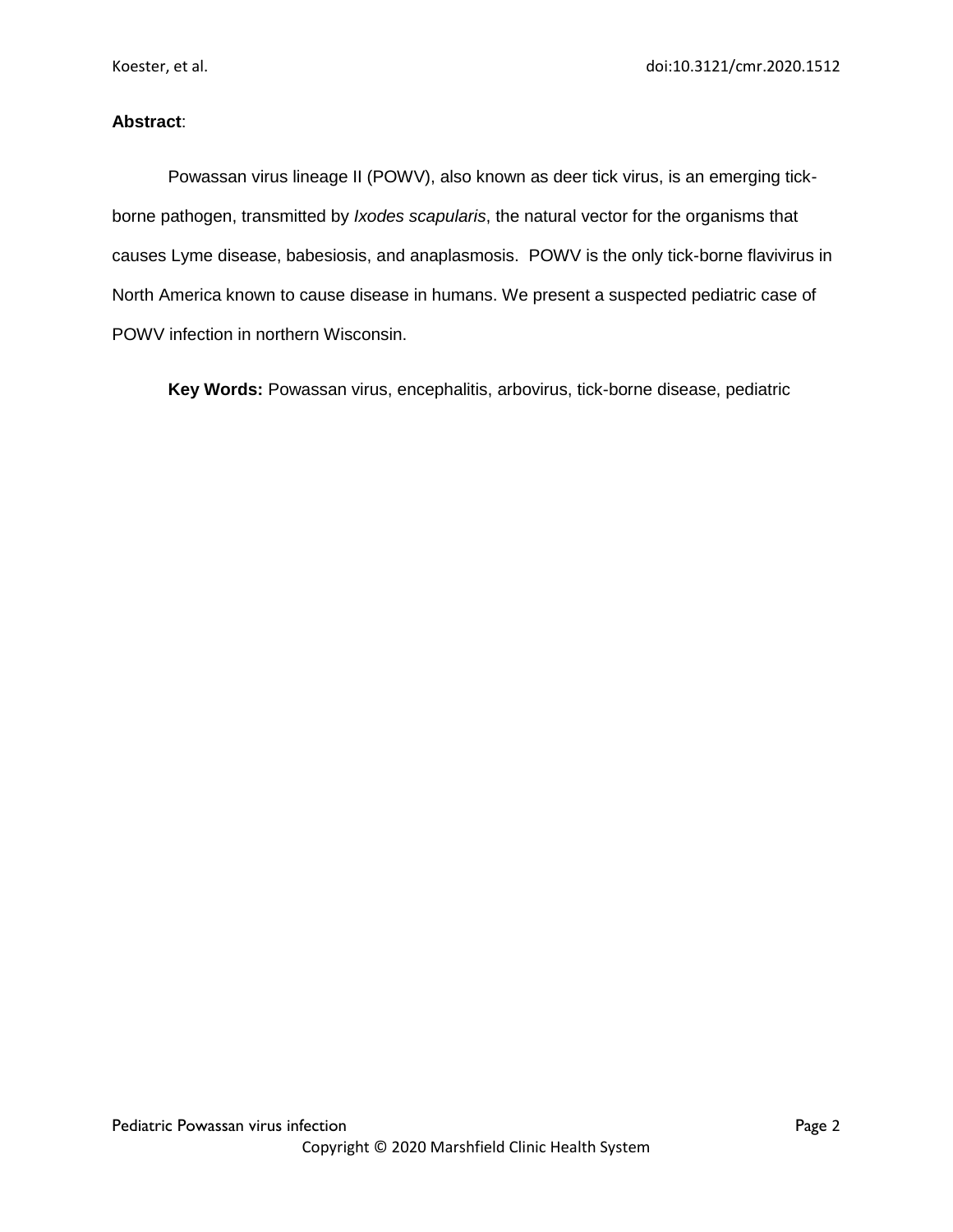Koester, et al. doi:10.3121/cmr.2020.1512

#### **Case Report**:

In August 2017, a previously healthy 8-year-old Caucasian female presented to a clinic in Wisconsin with a one-day history of headache, photophobia, fever to 101 ˚F, lethargy, poor oral intake, diffuse abdominal pain, and vomiting. Three days prior, the patient was camping and had exposure to lake water, wooded areas, mosquitoes, and other insects. No tick bite was noted. The patient, reportedly, lived next door to an uncle who was recently diagnosed with Rocky Mountain Spotted Fever (RMSF). The patient had no history of travel outside of Wisconsin within the past 30 days. On arrival to the clinic, her physical exam was notable for stiff neck, but was otherwise non-focal. Laboratory studies at that time included a negative rapid Group A Streptococcus antigen test, negative urinalysis, complete blood cell count with leukocytosis (white blood cells (WBC) of 26.3 x 10<sup>3</sup>/L (ref 4.5-13.5 x 10<sup>3</sup>/L, elevated C-reactive protein (2.8 mg/dL; ref <1.0 mg/dL) and mild hyponatremia (133 mEq/L; ref 133-144). Given persistent vomiting, an abdominal ultrasound to evaluate for appendicitis was completed and was normal. Due to her symptom severity and neck stiffness, the patient was transferred to Marshfield Medical Center in Marshfield, Wisconsin for further management.

Pediatric Powassan virus infection Page 3 Copyright © 2020 Marshfield Clinic Health System On arrival to our facility, the patient's diffuse headache persisted, and she admitted to jaw pain but specifically denied neck pain. She complained of abdominal pain, which she attributed to hunger along with dysuria and nocturnal enuresis. She was afebrile with vital signs within normal limits. CT scan without contrast of the brain was completed and was normal. Reverse transcriptase polymerase chain reaction (RT-PCR) in whole blood was negative for *Anaplasma phagocytophilum*, *Babesia microti*, and *Ehrlichia chaffeensis*. Two-tier Lyme serology was negative. Lumbar puncture was performed and showed red blood cells (RBC) at 1 cells/ µL (ref 0 cells/µL) and elevated WBCs at 88 cells/ µL (ref 0-5 cells/µL ) with 0% blasts, 23% neutrophils, 66% lymphocytes, and 11% monocytes. Total protein was 35 mg/dL (ref 15-45 mg/dL) and glucose was 66 mg/dL (ref 40-70 mg/dL). Ceftriaxone was started (50 mg/kg every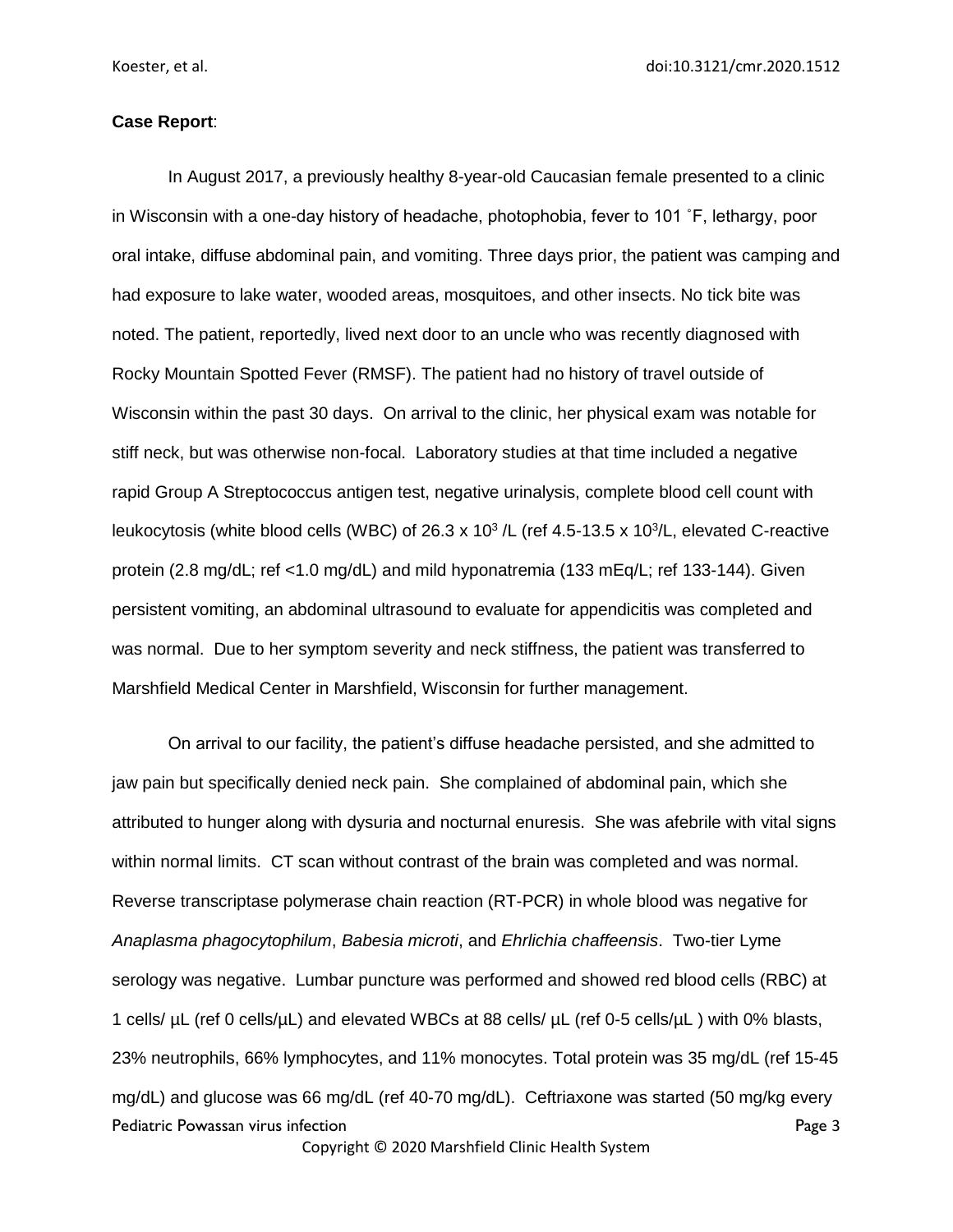12 hours) for possible Lyme meningitis and doxycycline was started (2mg/kg every 12 hours) empirically for treatment of possible RMSF. Cerebrospinal fluid (CSF) was sent for culture as well as Lyme, Herpes Simplex Virus (HSV)-1, HSV-2, and Varicella Zoster Virus (VZV) PCR. An arbovirus IgM capture enzyme-linked immunosorbent assay (MAC-ELISA) panel was ordered on serum and CSF through the Wisconsin Division of Public Health.

On the second day of hospitalization, Lyme, HSV-1, HSV-2, and VZV CSF PCR returned negative and CSF cultures had no growth. Ceftriaxone was discontinued. Throat culture showed light growth of Group A Streptococcus and the patient was started on amoxicillin which was continued for a total of 10 days. Despite treatment, the patient's symptoms persisted with fever to a maximum temperature of 102.2˚F, headache, and nausea. On the fifth night of hospitalization, the patient was playing a board game and developed periods of confusion with inability to understand rows, columns and letters. On examination, a tremor was noted in bilateral hands particularly with finger to nose testing. The tremor was noticeably worse on the left side. She also experienced urinary urgency and progressive ataxia with inability to ambulate without assistance. As the night progressed, she developed expressive aphasia. Neurology was consulted and recommended MRI of the brain and repeat CSF studies.

MRI of the brain with and without contrast was normal. Repeat lumbar puncture showed RBCs at 1 cell/  $\mu$ L (ref 0 cell/ $\mu$ L) and WBC at 39 cell/  $\mu$ L (ref 0-5 cells/ $\mu$ L) with 84% lymphocytes, 11% monocytes, 0% blasts, and 5% neutrophils. Total protein was 58 mg/dL (15- 45 mg/dL) and glucose was 54 mg/dL (ref 40-70 mg/dL). Given concern for worsening meningoencephalitis, she was started on methylprednisolone 250 mg IV (8.4mg/kg) daily. On hospital day 8 the patient began to show improvement and her neurologic exam returned to baseline. Steroids were decreased on day 9 of hospitalization to half the dose of methylprednisolone without worsening of neurologic symptoms and were subsequently

Pediatric Powassan virus infection Page 4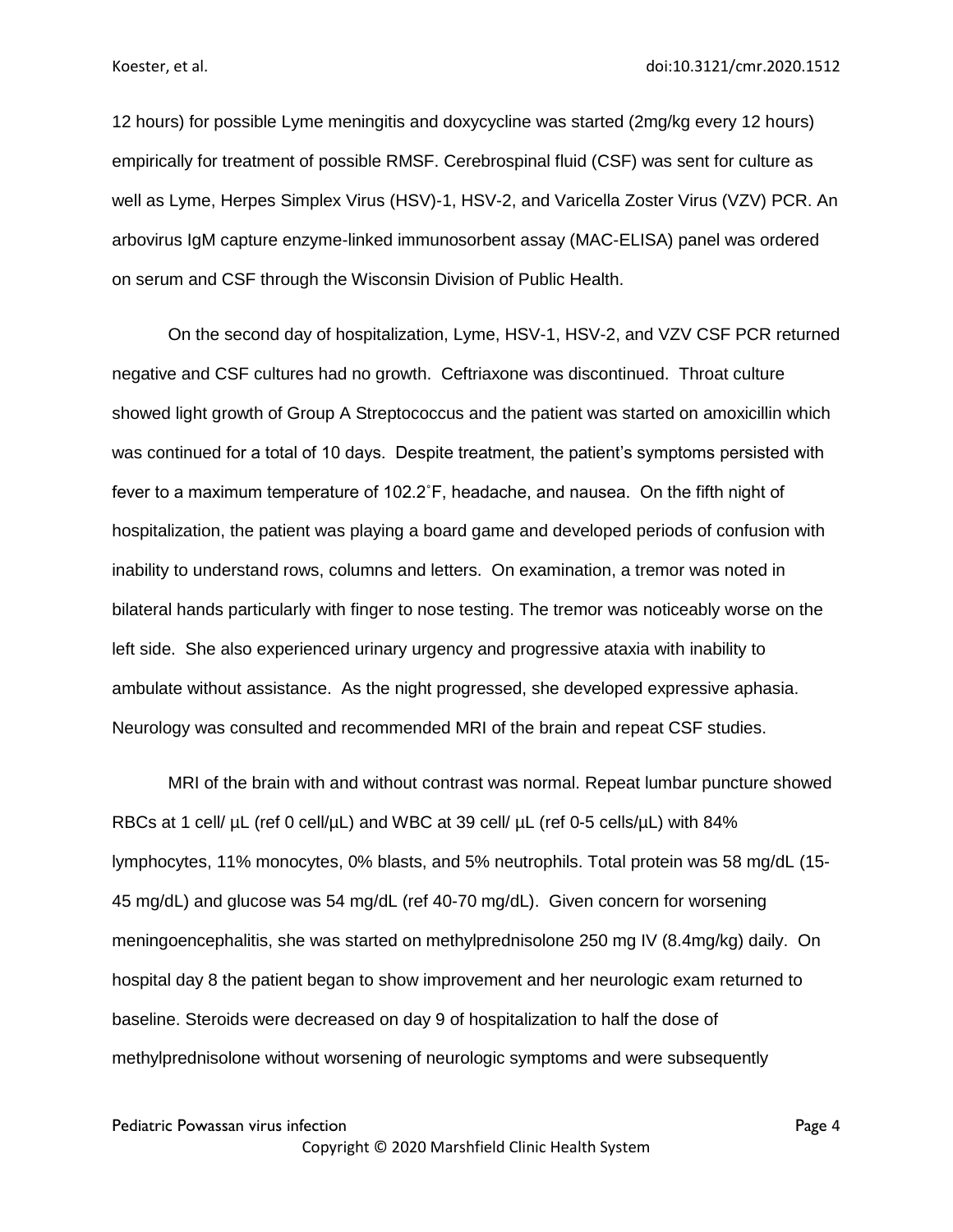discontinued. The patient was discharged on hospital day 10 with amoxicillin for Group A Streptococcus pharyngitis and doxycycline for concerns of RMSF.

After discharge RMSF IgM returned negative. Arbovirus MAC-ELISA IgM and PRNT results are shown in the **Table**. The arbovirus MAC-ELISA IgM panel in serum (collected on day four of illness) was positive for POWV and Jamestown Canyon virus (JCV). Serum IgM for West Nile virus (WNV), St. Louis encephalitis virus (SLEV), eastern equine encephalitis virus (EEEV), and La Crosse virus (LACV) were negative. Serum plaque reduction neutralization tests (PRNT<sub>90</sub>) were positive for POWV (titer 1:40), JCV (titer 1:640), and LACV (1:20), providing evidence of infections with POWV and JCV. CSF IgM from the initial lumbar puncture was positive for POWV and JCV, and negative for LACV, WNV, SLEV, and EEEV. PRNT<sub>90</sub> for JCV and LACV were completed on the initial (day four) CSF sample and were negative (titer <1:2); insufficient quantity of CSF was available to run POWV PRNT in the initial CSF specimen. CSF IgM from the second lumbar puncture (collected on day 8 of illness) was positive for JCV, POWV, equivocal for LACV, and negative for WNV, SLEV, and EEEV. PRNT<sub>90</sub> for POWV was completed on the day eight CSF specimen and was positive (titer 1:4); insufficient quantity of CSF was available to run JCV and LAC PRNT in the day eight specimen. A convalescent serum was requested but was unable to be obtained as the patient was lost to follow up and no residual specimen was available to complete metagenomic sequencing. While serum antibody testing suggested recent infections with both POWV and JCV, neutralizing antibodies on PRNT against POWV, but not JCV, were detected in CSF. The patient's meningoencephalitis was, therefore, thought to be most likely due to POWV.

#### **Discussion**

To date roughly 100 cases of neuro-invasive POWV disease have been reported in the United States with a steady increase in reported cases since 2006<sup>1</sup>. Historically, testing has

```
Pediatric Powassan virus infection Page 5 and Page 5 and Page 5 and Page 5 and Page 5 and Page 5 and Page 5 and Page 5 and Page 5 and Page 5 and Page 5 and Page 5 and Page 5 and Page 5 and Page 5 and Page 5 and Page 5 an
```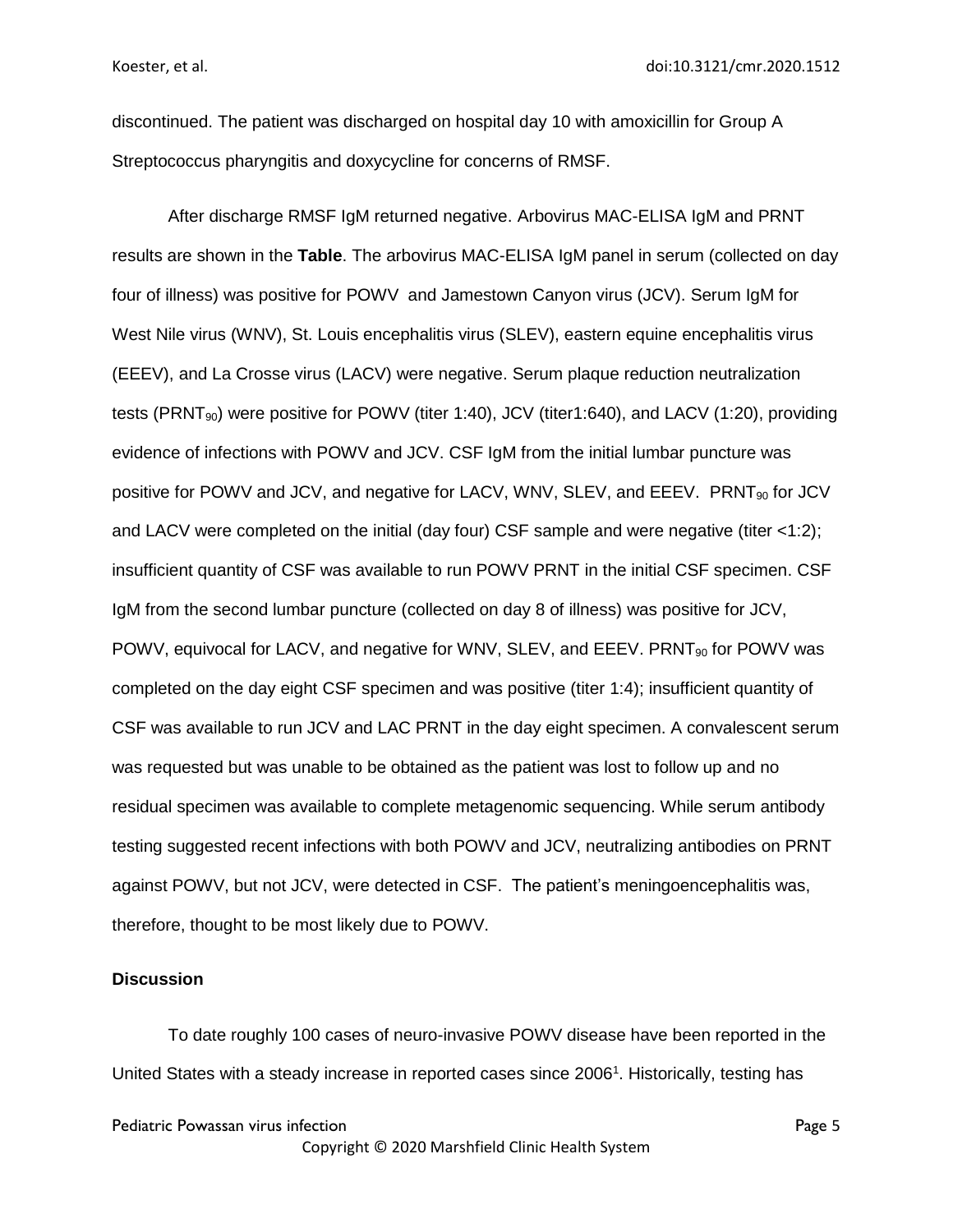been limited to patients with neuro-invasive disease and, thus, both the breadth of disease and the incidence of infection are likely much larger than what has been reported. The seroprevalance of POWV in North America ranges from 0.5-4% in asymptomatic patients with seroprevalence as high as 9.5% in patients presenting for Lyme disease testing in an endemic region in the Midwest<sup>2</sup>. Up to 16% of *I.scapularis* ticks in some regions carry the virus, which can be transmitted in as little as 15 minutes after attachment<sup>3</sup>. The rapid expansion of the *I.scapularis* territory combined with increased awareness and testing capabilities likely explain the increasing incidence<sup>1</sup>.

Pediatric Powassan virus infection **Page 6** POWV is detected with an IgM MAC-ELISA or an IgM immunofluorescence antibody  $(IFA)$  assay. Cases are confirmed by  $PRNT_{90}$ , detection of virus-specific nucleic acids  $(PCR)$ , isolation in culture, or a >4-fold increase in antibody titers from paired acute and convalescent sera or CSF<sup>4</sup>. It is important to note that while PCR testing of CSF for tick-borne diseases and arboviruses can confirm a diagnosis; a negative result cannot exclude a diagnosis. As with most serologic assays, POWV IgM assays show considerable cross-reactivity with other viruses and IgM may not be present in the first few days of infection. Thus, both false positive and negative results are common and serologic assays must be interpreted with caution. PRNT in acute and convalescent samples and/or direct detection of nucleic acids via PCR or metagenomic sequencing are necessary to confirm the diagnosis<sup>4, 5</sup>. In this case, serum tests detected antibiotics against both JCV and POWV. Since illnesses caused by POWV and JCV are both rare and these two viruses are transmitted by different vectors, concurrent infection is unlikely and the presence of JCV serum IgM most likely indicates prior JCV infection with persistent elevated IgM. Persistence of detectable IgM from prior infection with JCV infection may occur, as it has been documented to occur after infection with other arboviruses. In comparison, patient CSF specimens were also IgM positive for POWV and JCV with equivocal results for LACV. However, subsequent CSF  $PRNT_{90}$  was negative for JCV and LAC and positive for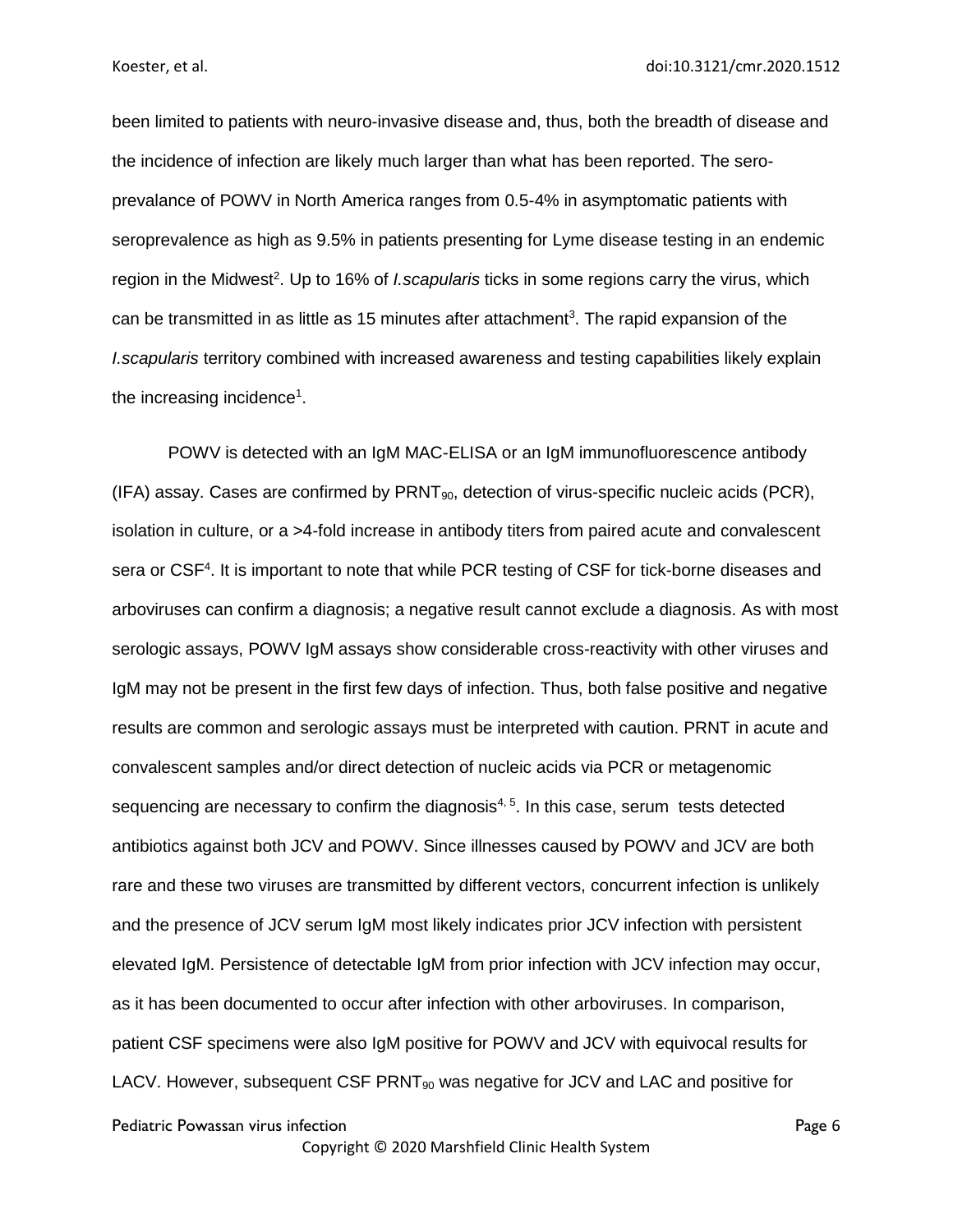POWV indicating that neuro-invasive infection was most likely secondary to POWV. It is important to note that IgM ELISAs and PRNTS were completed on different CSF specimens that were taken 4 days apart. Thus, though unlikely, concurrent neuro-invasive infection with Jamestown Canyon virus cannot be completely excluded as the patient may not have seroconverted when the PRNT was completed.

The POWV case fatality rate in adults is 10-15% with 50% of patients experiencing neurologic sequelae<sup>1</sup>. Though up to 17% of POWV cases occur in children, only two prior pediatric case reports have been described<sup>6, 7</sup>. Thus, optimal management of POWV encephalitis and clinical outcomes for children are poorly understood. Prior pediatric case studies have reported using methylprednisolone or anticonvulsant therapy. In adult patients with severe disease intravenous immunoglobulin (IVIG), ribavirin/interferon, and steroids have been utilized with success. Care for encephalitis, including for other arboviral diseases such as WNV, is largely supportive. Steroids and IVIG for treatment of pediatric encephalitis have not been shown to be efficacious, though studies have been severely limited by sample size. Given the severe worsening in clinical symptoms in this patient, methylprednisolone was given and resulted in significant improvement.

There was concern for RMSF in this patient, though testing was ultimately negative. RMSF, caused by *Rickettsia rickettsii*, is primarily transmitted by *Dermacentor variabilis*. RMSF is an uncommon pathogen in Wisconsin, with most cases being acquired from travel. However, the incidence of regionally acquired RMSF has been increasing and Wisconsin reported its first death from regionally acquired RMSF in July of 2018.Thus, given the high fatality rate of RMSF and deteriorating status of the patient, we feel it was appropriate to initiate treatment in this patient while awaiting test results.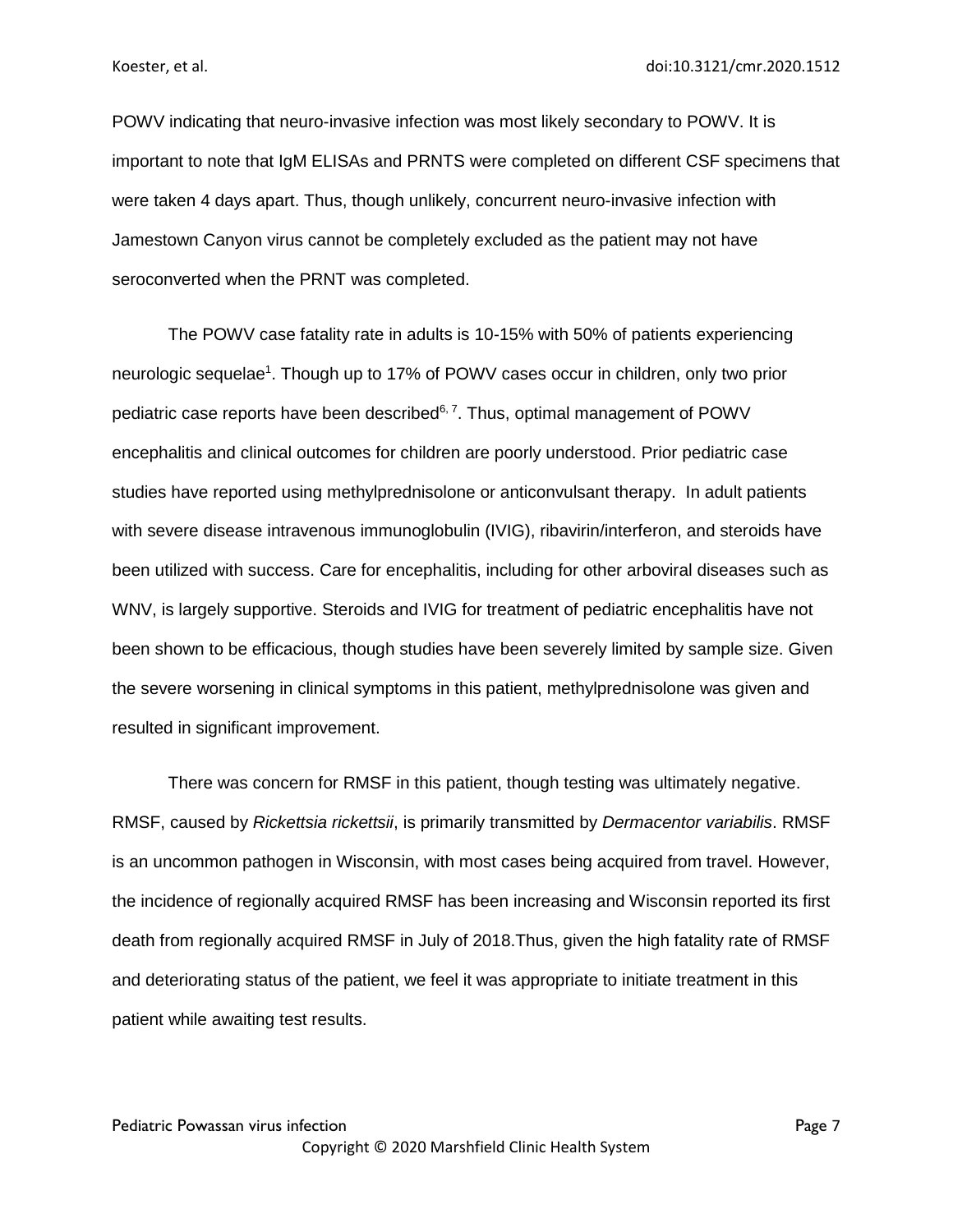In conclusion, POWV is an emerging tick-borne pathogen capable of causing neuroinvasive disease. Clinicians in Lyme endemic regions should maintain a high degree of suspicion for POWV given the high mortality and long-term morbidity. If POWV is suspected, POWV testing should be specifically requested as many state arbovirus antibody panels do not routinely include this pathogen. It remains to be determined if viral detection changes clinical management. The optimal management remains to be determined but, similar to other arboviruses, is likely supportive care.

**Acknowledgement:** We would like to thank the Marshfield Clinic Research Institute summer research internship program for their support for this project.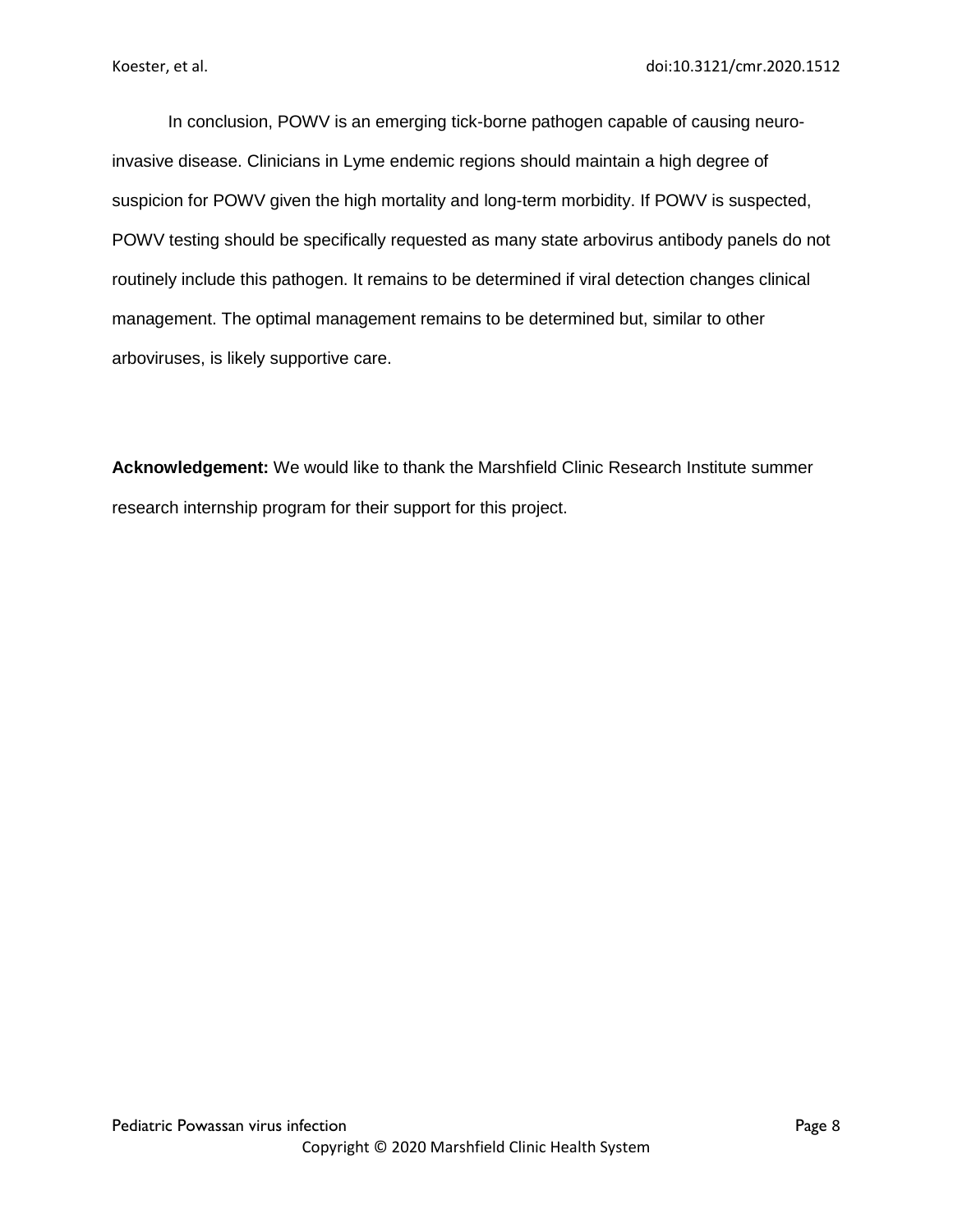## **References:**

- 1. Krow-Lucal ER, Lindsey NP, Fischer M, Hills SL. Powassan Virus Disease in the United States, 2006-2016. Vector borne and zoonotic diseases (Larchmont, NY). 2018;18(6):286-290.
- 2. Frost HM, Schotthoefer AM, Thomm AM, Dupuis AP, 2nd, Kehl SC, Kramer LD, et al. Serologic Evidence of Powassan Virus Infection in Patients with Suspected Lyme Disease. Emerging infectious diseases. 2017;23(8):1384-1388.
- 3. Knox KK, Thomm AM, Harrington YA, Ketter E, Patitucci JM, Carrigan DR. Powassan/Deer Tick Virus and Borrelia Burgdorferi Infection in Wisconsin Tick Populations. Vector borne and zoonotic diseases (Larchmont, NY). 2017;17(7):463-466.
- 4. Centers for Disease Control and Prevention. Powassan virus. Clinical and lab evaluations. . [http://www.cdc.gov/powassan/clinicallabeval.html.](http://www.cdc.gov/powassan/clinicallabeval.html) Published 2015. Accessed August 20, 2018.
- 5. Piantadosi A, Kanjilal S, Ganesh V, Khanna A, Hyle EP, Rosand J, et al. Rapid Detection of Powassan Virus in a Patient With Encephalitis by Metagenomic Sequencing. Clinical infectious diseases : an official publication of the Infectious Diseases Society of America. 2018;66(5):789-792.
- 6. Hicar MD, Edwards K, Bloch K. Powassan virus infection presenting as acute disseminated encephalomyelitis in Tennessee. The Pediatric infectious disease journal. 2011;30(1):86-88.
- 7. Tutolo JW, Staples JE, Sosa L, Bennett N. Notes from the Field: Powassan Virus Disease in an Infant - Connecticut, 2016. MMWR Morbidity and mortality weekly report. 2017;66(15):408-409.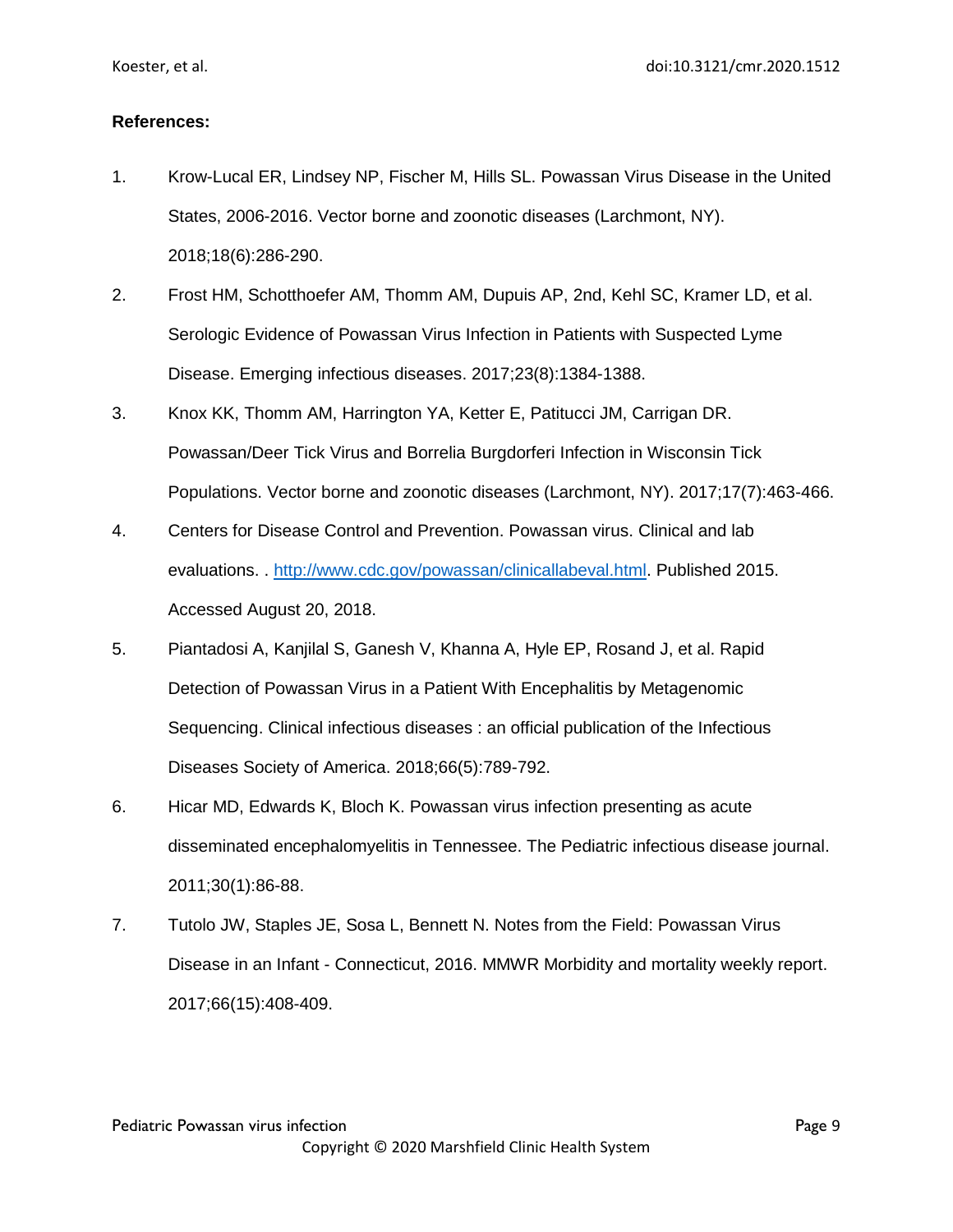# **Author Affiliations**

Trever M Koester, BS\*; Priyanka Timothy, MD†; Jennifer K Meece, PhD‡; Rebecca A Osborn, MPH§; Holly M Frost, MD‖¶

\*Department of Medicine, Harvard Medical School, Boston, MA

†Department of Internal Medicine and Pediatrics, Marshfield Clinic Health System, Marshfield,

WI

‡Integrated Research and Development Laboratory, Marshfield Clinic Research Institute,

Marshfield, WI

§Wisconsin Department of Health Services, Madison, WI

‖Department of Pediatrics, Denver Health and Hospital Authority, Denver, CO

¶Department of Pediatrics, University of Colorado School of Medicine, Aurora, CO